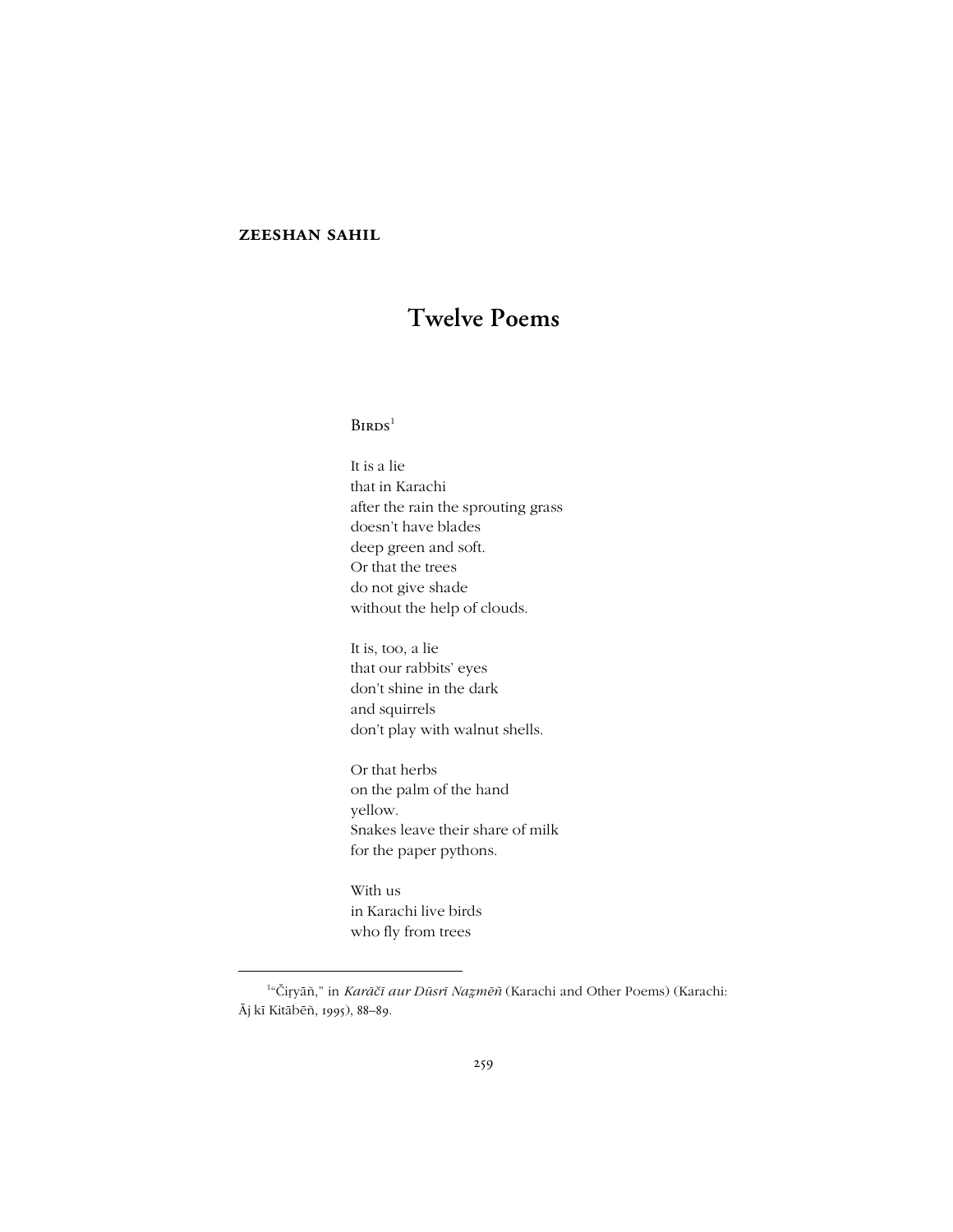through the sound of bullets and bombs; perch on walls; always they gather somewhere to pray.

Our books don't wait inside cupboards for termites. Now our hearts swim these seas where once our eyes searched for golden flowers and our hands tear down the walls that once buried us alive.

# I Will Send a Bird<sup>2</sup>

I will send a bird with shining wings. It will come to you, hidden in the clouds. Maybe it will be evening when it sees you drinking tea. The bird will laugh and laugh when it sees you talking to the stars. But you won't hear the laughter. The bird will be tired, having traveled so far a distance. But you won't see. The TV in your room will drone while you fall asleep on the couch in front of it. And above you in the skylight: the bird with shining wings. The bird I have sent.

1

<sup>2</sup> ìMēñ Ēk Čiṛyā Bẖējūñgā,î in *Nīm-Tārik Muḥabbat* (Semi-Dark Love) (Karachi: Āj kī Kitābēñ, 2005), 17-18.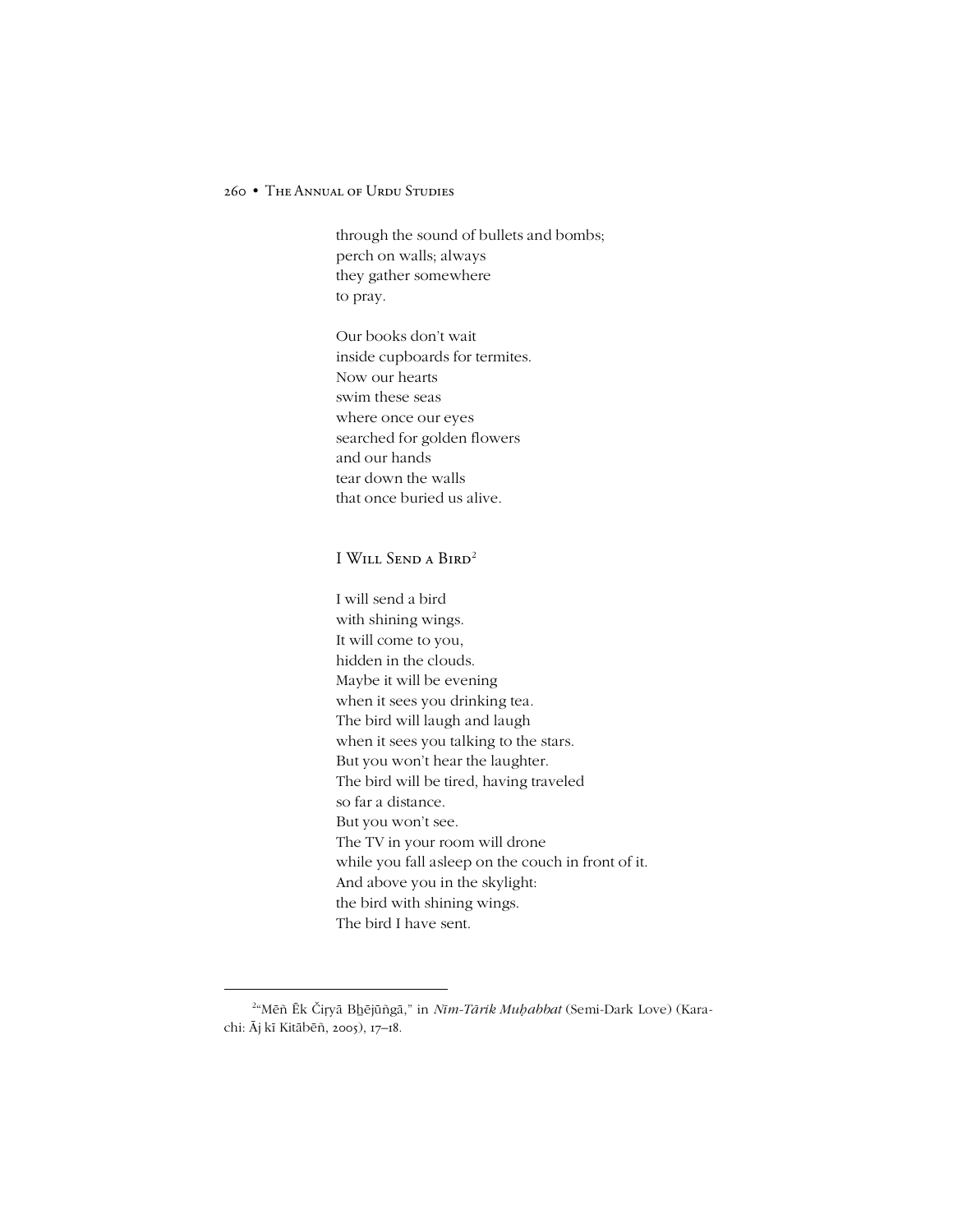Zeeshan Sahil • 261

# $K$ NIFE<sup>3</sup>

From my loneliness a lantern takes shape to be used in an emergency during rainstorms. Or given free of charge to miners working in a gold mine.

From my loneliness a carriage is made to be used at tourist spots. Or when the express train derails in bad weather.

From my loneliness a bridge will be built to be used during and after the war for tanks to cross. Or suddenly be blown up.

From my loneliness a knife is honed to cut paper or peel an apple. And when it rusts it will be plunged into my heart.

THE SECOND SKY<sup>4</sup>

-

On the first day the clouds were wounded. On the second day the stars. On the third day many bullets struck the blue sky and turned it black.

<sup>3</sup> ìČāqū,î in *Kohr-Ālūd Āsmān kē Sitārē* (Stars of a Cloudy Sky) (Karachi: Āj kī Kitābēñ, 1994), 98-99.

<sup>4</sup> ìDūsrā Āsmān,î in *Karāčī aur Dūsrī Namēñ* (Karachi and Other Poems) (Karachi: Āj kī Kitābēñ, 1995), 152-53.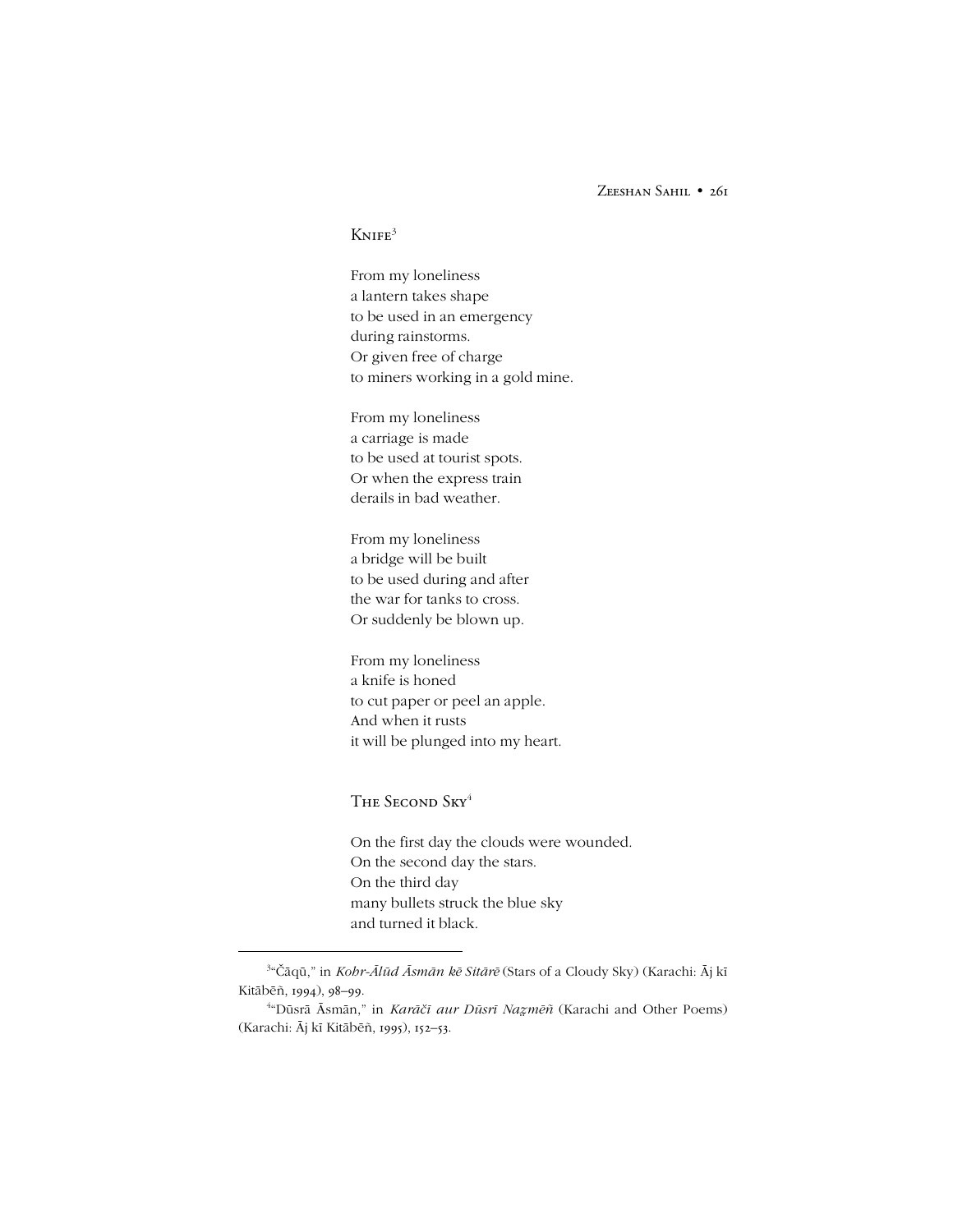Something resembling tears fell on the ground. Sometimes the many drops fell silently. Sometimes loudly on the road: steady falling water.

The wounded sky cried loudly. It hid its face in many clouds.

When we tried to lift its spirits the rain came faster.

Dark mud stuck to our shoes when we came home.

The carpet drank the sky's tears that we spread through the house with our damp clothes.

Our muddy footprints on the cement floor, sometimes light, sometimes dark, like the wounded sky.

Prayers aimed at the sky come back with the fast rain and the wet earth swallowed them.

Small umbrellas were not enough for us or the sky. If the guns had stopped firing in this weather maybe the sky would have mended like us.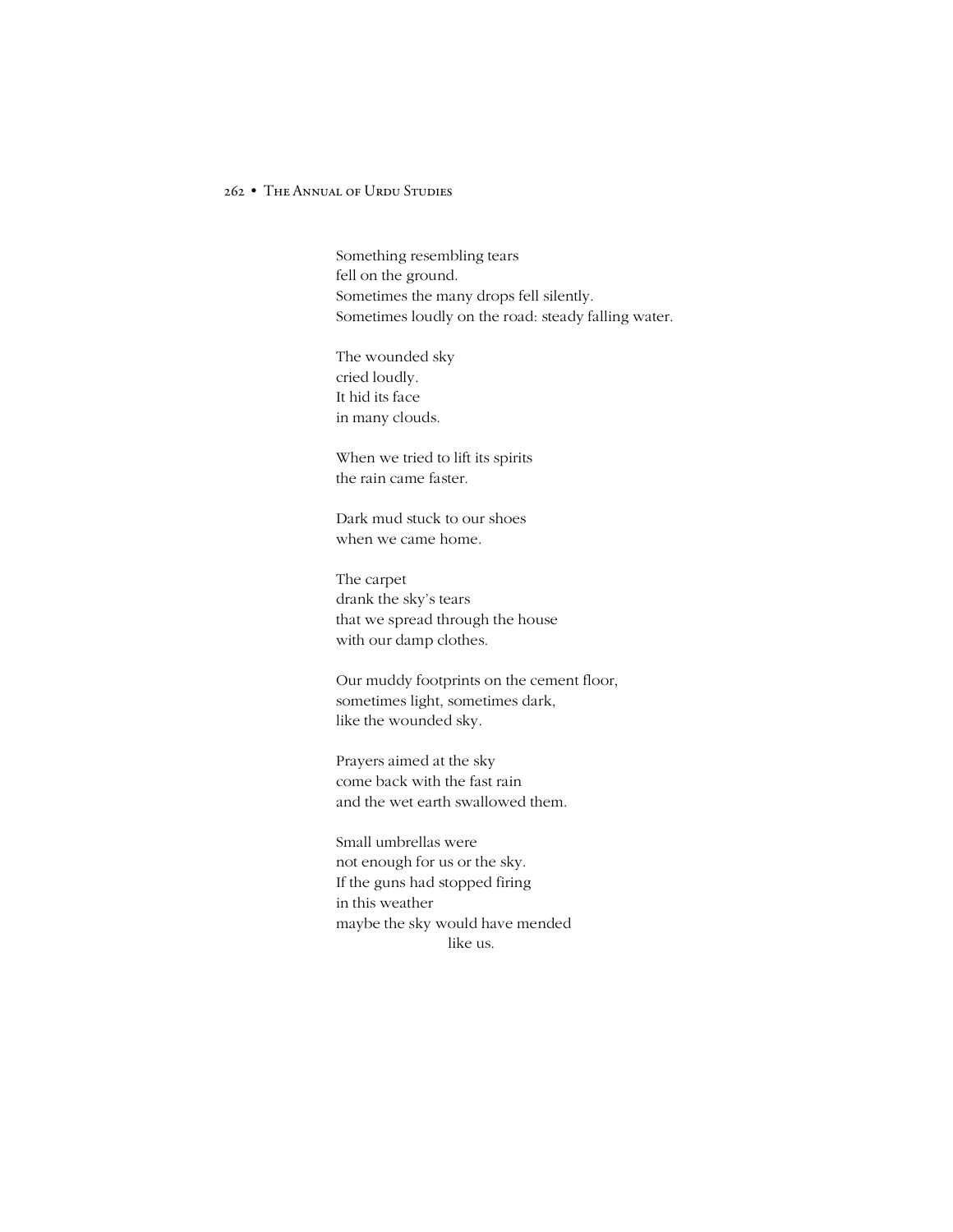ZEESHAN SAHIL • 263

# P<sub>OEM</sub><sup>5</sup>

Get out of the house. Go to the worn wooden bench at the end of the park. Watch the sunlight vanish into twilight. Far from you, on the unpaved road the bells ring, the dust blows. At the river's banks the boats arrive. There are people on the boats. There is joy in their faces but not in your twilight. They are far away from your life. The bench at the end of the park and the bench in your house span the river's reach or the length of the paved road your dreams walk. For a while you can't see the bells ring on the unpaved road, the boats at the river's banks, and the joy wrapped in dust. Morning, the day: vanished; evening arrives. Night happens and yet you never went to the park. Not ever.

# POETRY<sup>6</sup>

-

In these days of war poetry is a soldier's lover or a bird's nest. Nothing makes sense. The sea is thrown into turmoil from looking at the moon.

<sup>5</sup> ìNam,î in *E-Mail aur Dūsrī Namēñ* (Email and Other Poems) (Karachi: Āj kī Kitābēñ, 2002), 40.

<sup>6</sup> ìShāʿerī,î in *Jañg kē Dinōñ (Namēñ)* (In the Days of War, Poems) (Karachi: Āj kī Kitābēñ, 2003), 64-65.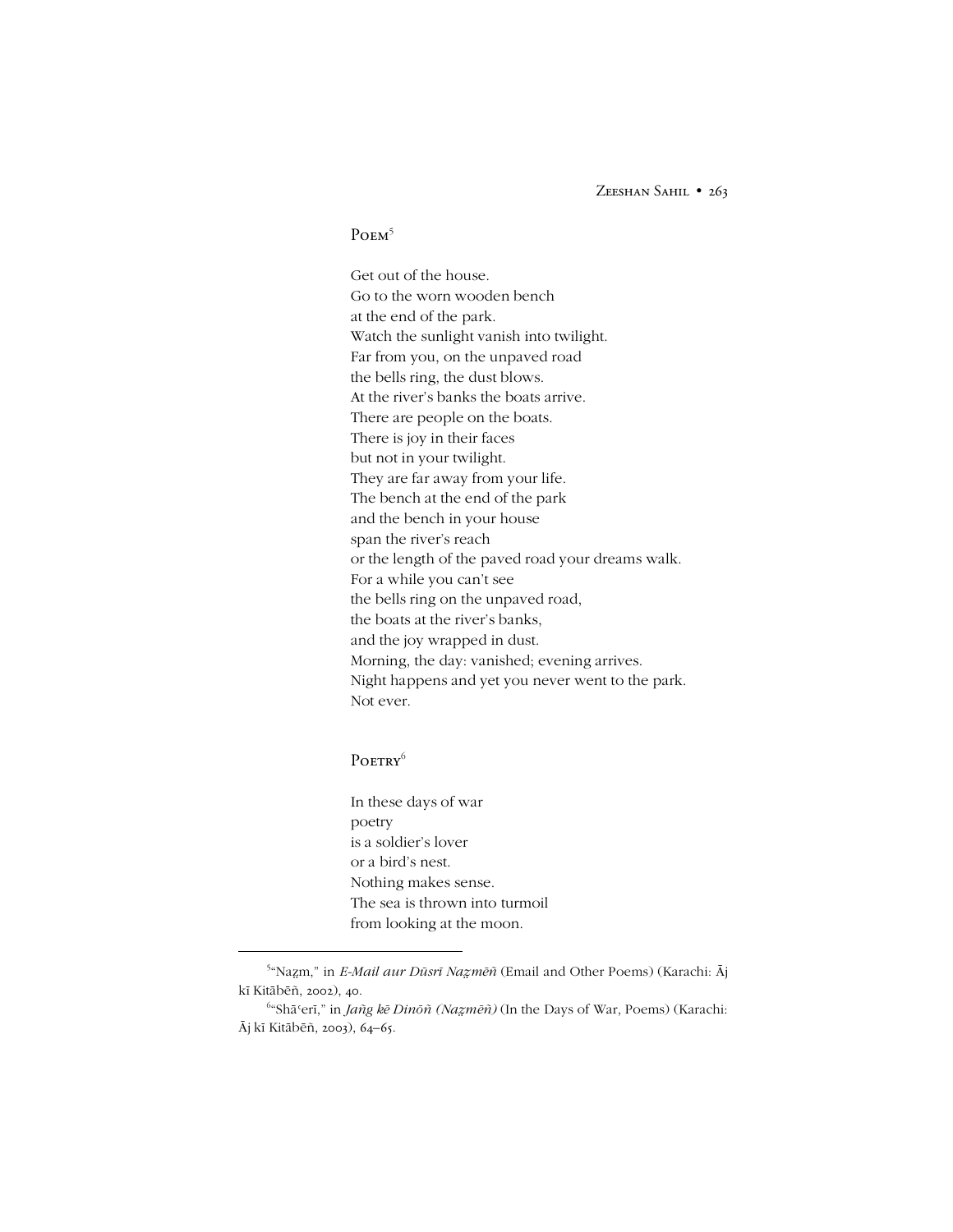Sometimes a shell comes in through the window of a house. Nothing makes sense. Suddenly disappearing gossamer angels and Saddam Hussein. Nothing makes sense. Except for the light that appears in the sky poetry leaves no trace of itself. Except for tears in a girl's eye poetry can't be found. It's an empty house, its doors and windows stolen, but the roof remains to shelter us from rain. Or a tent that can be burnt only by love or a bridge that can't be reduced to pieces by a tank or fighter plane. Or a good Samaritan who takes all the world's injured in his arms and runs towards the infirmary.

## SUN STROKE<sup>7</sup>

1

Today the sun rose in the west and tried all day to go east. The dew on the trees shone through the afternoon. Today the grasshoppers sang songs in remembrance of rain. Birds seek their way on the Siberian wind. Today the sun, like a flower turned toward the moon

<sup>&</sup>lt;sup>7</sup>"San Isṭarōk," in *Kohr-Ālūd Āsmān kē Sitārē* (Stars of a Cloudy Sky) (Karachi: Āj kī Kitābēñ, 1994), 36–37.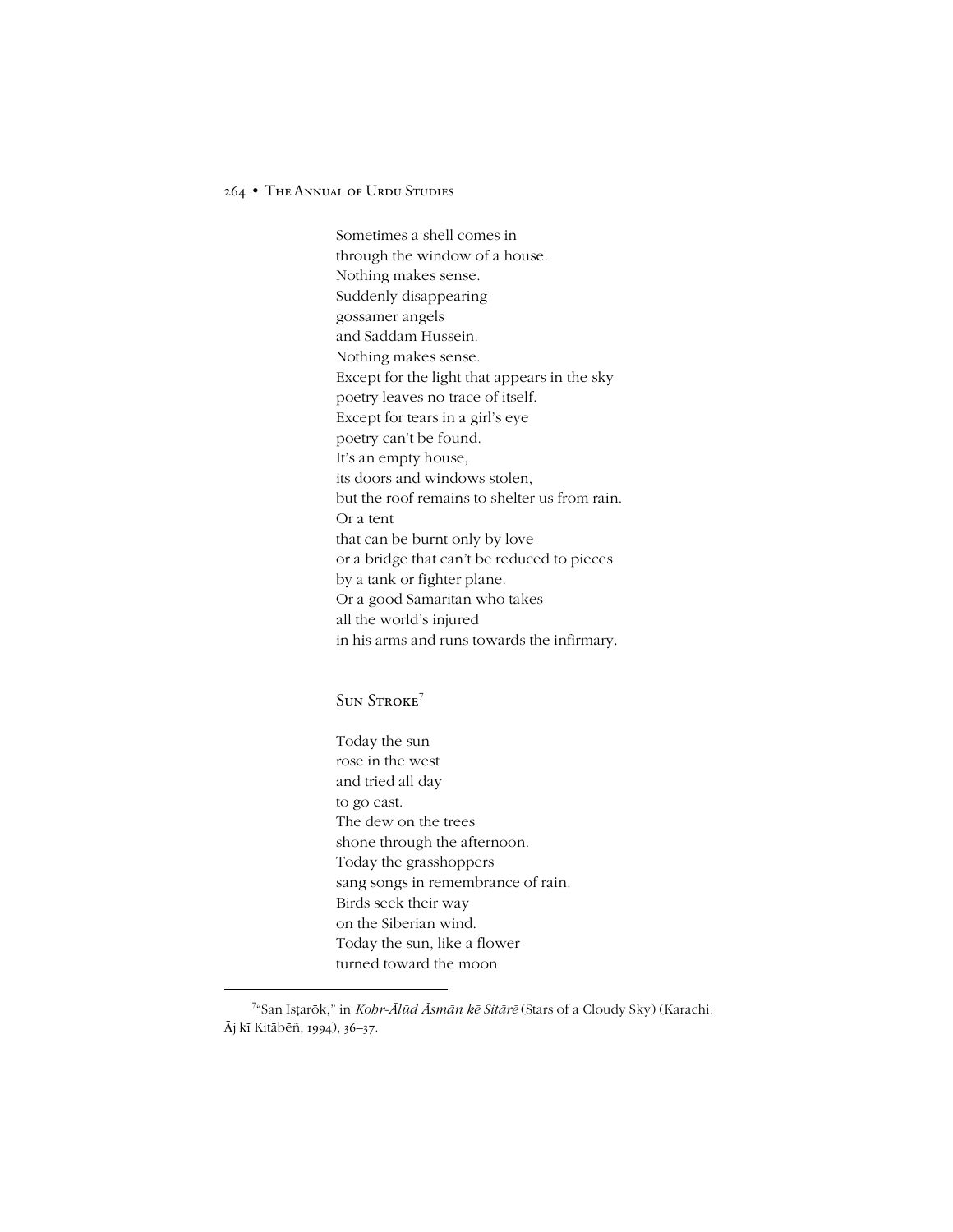ZEESHAN SAHIL • 265

and by evening the moon finished orbiting the earth. Today people hung the front doors of their houses and set their mirrors in the water to catch the silver fish.

## TIME BOMB<sup>8</sup>

I have a picture and a wall that holds the picture tight. And a nail that pierces the picture and the wall and enters my heart. I have a mirror and a candle whose flame collects in the mirror. And a cup in which rainwater or honey or wax can't be collected. I have a song that can be sung in the dark. I have a story that can only be told in the light. I have a dream that can't be told to anyone. And I have a heart and nearby a time bomb which is always ticking.

## To Forget<sup>9</sup>

-

Where were we going before leaving each other?

Maybe I moved north to south

<sup>8</sup> ìÄāʾim Bam,î in *E-Mail aur Dūsrī Namēñ* (Email and Other Poems) (Karachi: Āj kī Kitābēñ, 2002), 19-20.

<sup>9</sup> ìFarāmōshī,î in *Kohr-Ālūd Āsmān kē Sitārē* (Stars of a Cloudy Sky) (Karachi: Āj kī Kitābēñ, 1994), 46.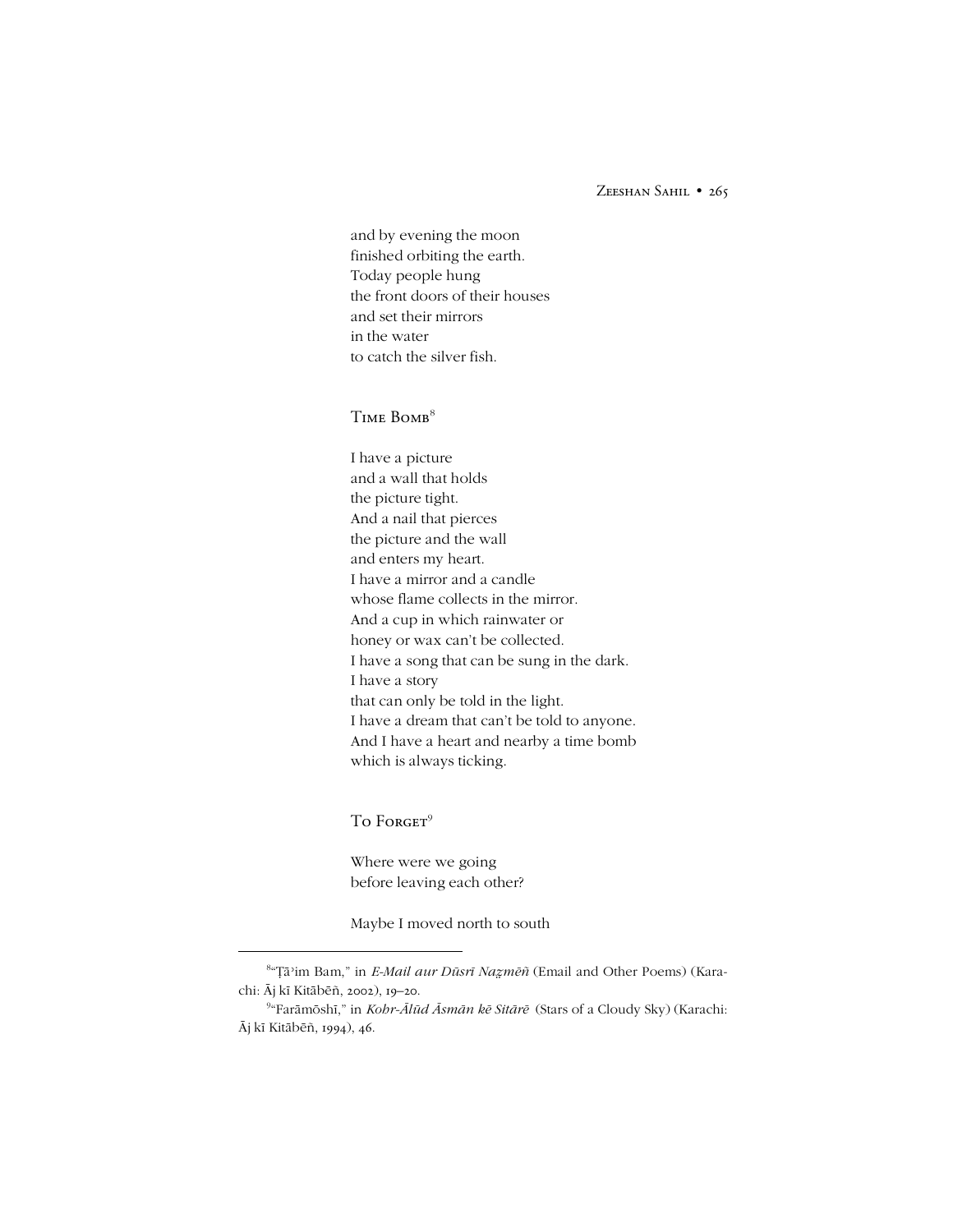while you moved west to east.

Our faces turned away from each other, and our hearts like vines that grow behind a wall put down roots far from it. And you thoughtlessly busy, trying to increase, a bit more, the distance between us. Not looking in any direction, you moved away from me.

## $P$ OEM $10$

Whenever I travel in the dark I cover my face with my hands so the darkness won't snatch it away from me.

# THE UNWORTHY<sup>11</sup>

The ones who think a flower is a flower and a star is just a star never go to the beach on Sundays. They never take the flowers given to them on New Year's Eve out of their cellophane graves.

No new season

1

<sup>&</sup>lt;sup>10</sup>"Nazm," in *ibid.*, 9.  $\rm ^{11}$ "Jinhēñ Kō'ī Nahīñ Jāntā," in *ibid.*, 18.